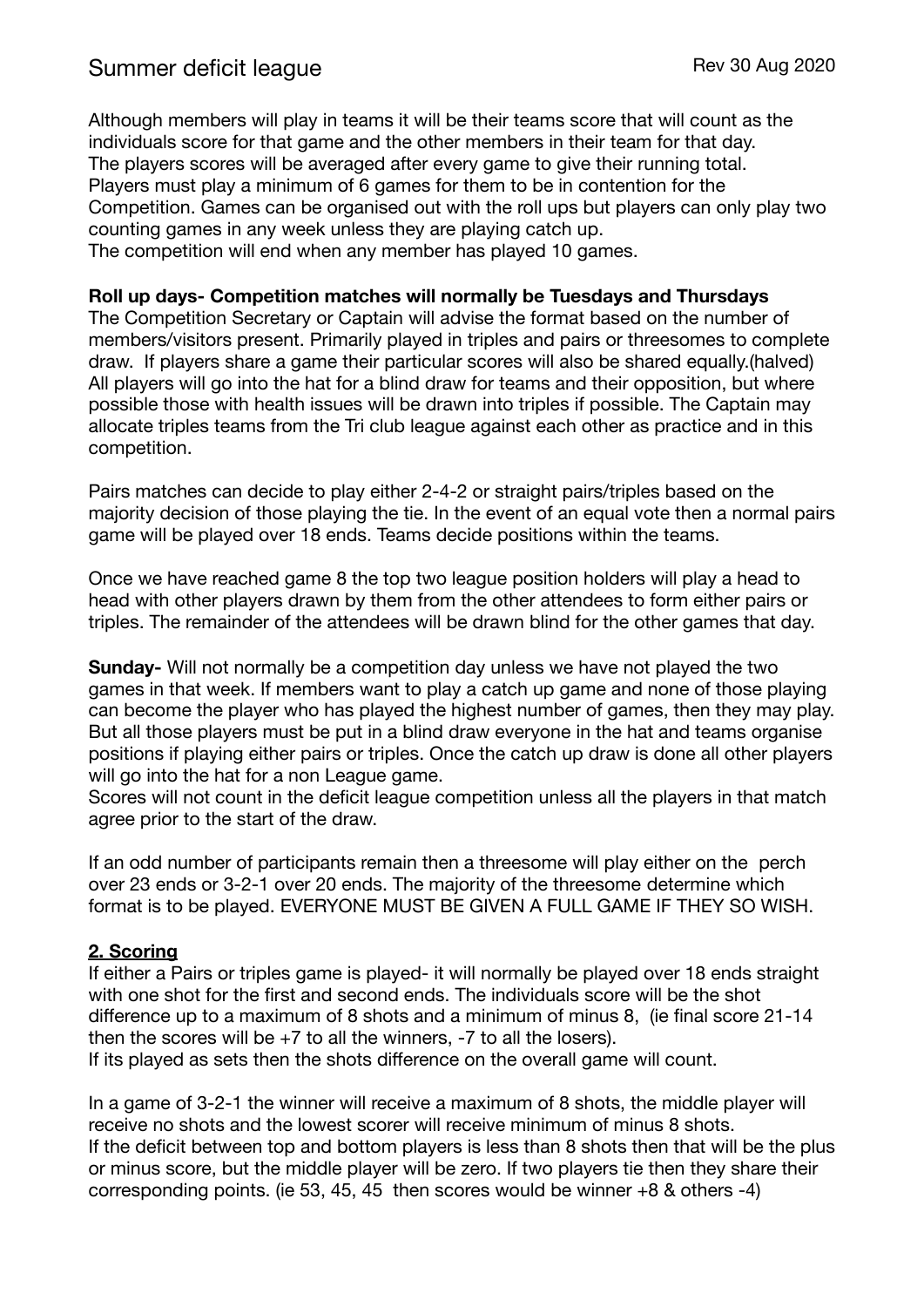In a game of on the perch the top scorer will get the difference between the highest and lowest scorers up to a maximum of 8 shots. The second player will get nil and the lowest scoring player will get a minus score equal to whatever the top players score was. Share corresponding shots if two or more people have an equal score.

A minimum of 1 card to be completed/game- Date, Team & Players names to be on the cards & both skips sign. - cards in suggestion box or hand to JW.

- 3. Rinks will be drawn prior to play.
- 4. Each rink will toss for the Mat and no trial ends (1 shot for 1st and 2nd ends in team games)
- 5. Burnt jack placed on the "T."
- 6. If a game is abandoned the deficit score will count (minimum of 12 ends completed). If 12 ends are not completed then the game will not count.
- 7. Skips/player can visit the head only six times per game.

### **8. Rules for threesomes. Rules 3, 5 6 and 7 apply**

Place jack on T every end. Person going first then places the mat where they wish. Play in turn until all bowls played.

The first person to play should go to the head after their last bowl has been delivered and should advise the opposition of the lie before they play their last bowls.

The person who was the closest goes first on the next end and second closest goes second and so on.

All three players in a threesome game should sign the card.

#### **8.1. On the perch specific rules- Play over 23 ends.**

After deciding who goes first on the first end players are trying to get closest and this will decide who is on the perch and able to score on the second end.

You can only score shots when on the perch and a shot is earned for every bowl that is closer to the jack than the oppositions closest bowl.

The person who's bowl was closest on an end is then on the perch for the subsequent end and decides the position of the mat.

## **8.2. 3-2-1 specific rules.- Play over 22 ends or first to 60 points.**

Determine the shots on a given end- closest bowl awarded 3 shots, second closest bowl awarded 2 shots and the third closest 1 shot. (A player can score with multiple bowls).

Player with the closest bowl sets the mat and goes first, then the next closest player and so on, playing bowls in rotation.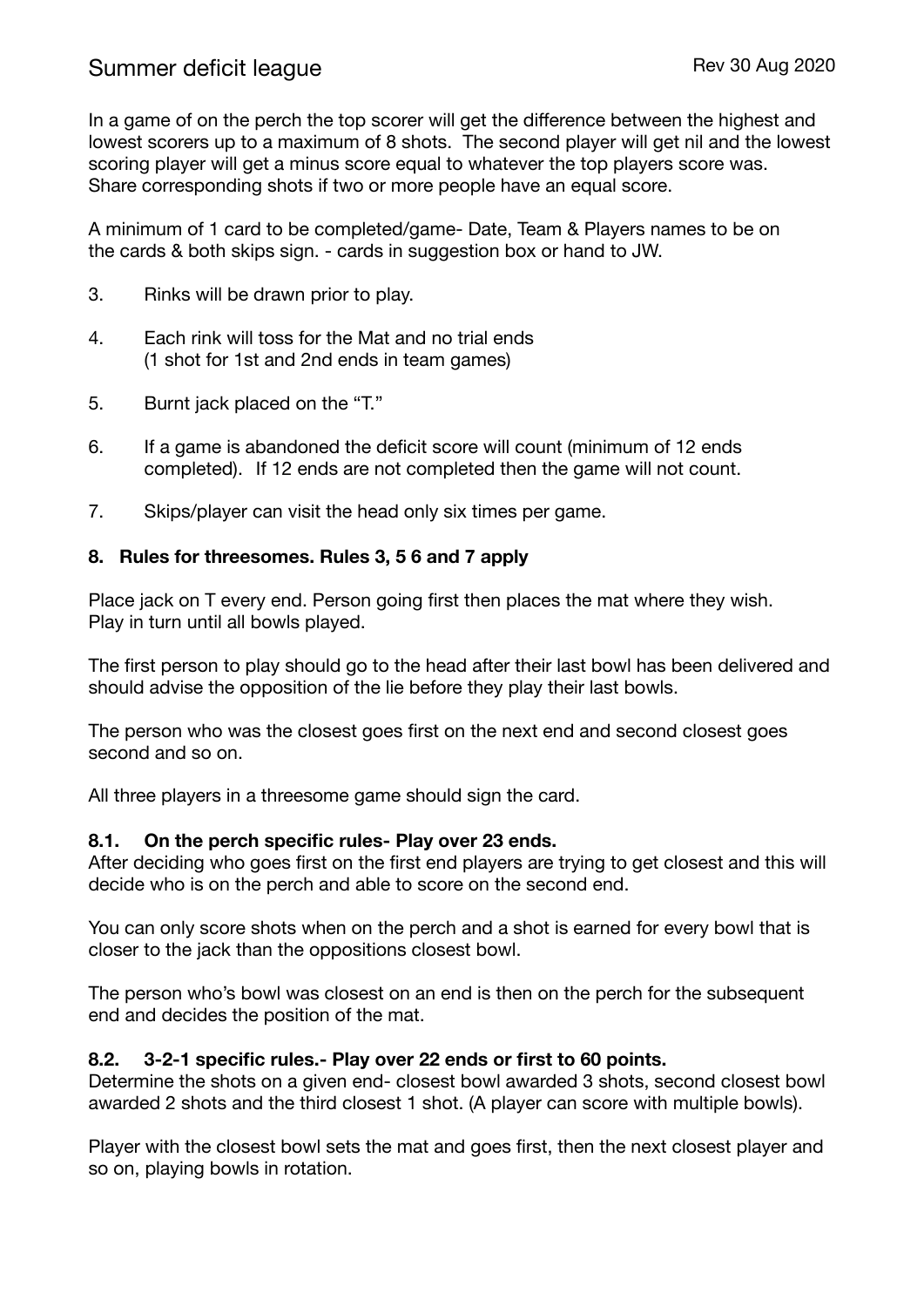# Summer deficit league Rev 30 Aug 2020

| <b>Player</b>  | 23/<br>$\overline{7}$ | 28<br>$\sqrt{7}$ | 6/<br>8        | 9/8            | 11/<br>8 | 13<br>/8     | 18/<br>8       | 20/<br>8    | 25/<br>8       | 27/<br>8     | 30/<br>8       | Final 1/9      | Average. |
|----------------|-----------------------|------------------|----------------|----------------|----------|--------------|----------------|-------------|----------------|--------------|----------------|----------------|----------|
| Juan           | 8                     | $\overline{4}$   |                | $\mathbf{1}$   | 6        | $-1$         | 8              | 8           | $\overline{4}$ | 8            |                | $\overline{4}$ | 5.0      |
| lan G          | 8                     | 8                |                | $-1$           | $-6$     |              | $\overline{7}$ | 8           | 8              | $-8$         |                | $\overline{7}$ | 3.4      |
| John R         | 8                     | $-4$             | 4              | 8              | 8        | $\mathbf{1}$ |                |             | $-4$           | 8            | $\overline{7}$ | $-4$           | 3.2      |
| <b>Sheila</b>  | $-8$                  | 8                | 6              | $-8$           | 6        |              | 3.5            | $-3$        | $-5$           |              | 8              | 8              | 1.6      |
| lan P          | $\overline{4}$        | 8                | $-2$           | -8             | $-6$     |              | $\overline{7}$ | $-1.5$      |                | 8            |                | $\overline{4}$ | 1.5      |
| Joan           | $-8$                  | 8                |                |                | $-6$     | $-1$         | $\mathbf 0$    | 8           | $\overline{4}$ | 8            | $-8$           | $\overline{4}$ | 0.9      |
| John W         | $-8$                  | $-2$             | 4              | 8              | 8        | 1            | $\mathbf 0$    | $-8$        | 8              |              |                | $-4$           | 0.7      |
| <b>Billy</b>   | $\overline{4}$        | $-2$             |                | $\overline{4}$ |          |              | 3.5            |             | $-4$           | $\mathbf{0}$ |                | $-4$           | 0.2      |
| Ron            | $-8$                  | 8                | 4              | $\overline{7}$ | 6        |              | $-8$           | 3           | $-4$           | -8           |                |                | 0.0      |
| <b>Nabil</b>   | -8                    | -8               |                | $-7$           | 6        | $-1$         | 8              | 8           | 5              | -8           | $-8$           | 8              | $-0.5$   |
| <b>Bill</b>    | 8                     | $-8$             | $-6$           | $-1$           |          | $\mathbf{1}$ | $-7$           |             | $-5$           | $-8$         | $\overline{7}$ | 8              | $-1.1$   |
| <b>Clive</b>   | 8                     |                  |                | $\overline{7}$ | $-8$     |              | $-7$           | 3           |                | $-9$         |                | $-4$           | $-1.4$   |
| <b>Maureen</b> |                       |                  |                | $\mathbf{1}$   | -8       | $-1$         | $\mathbf 0$    | $-8$        | 8              | 8            | $-7$           | $-7$           | $-1.6$   |
| <b>Manolo</b>  | -8                    | -8               | $6\phantom{1}$ |                | $-6$     | 1            | $\mathbf{0}$   | $-8$        | 5              | $-8$         |                | $\overline{7}$ | $-1.9$   |
| George         |                       |                  |                | $-4$           | $-6$     | $-1$         | $\overline{0}$ | -3          | $-5$           |              | $\overline{7}$ | $-7$           | $-2.4$   |
| <b>Steve</b>   | $-8$                  | $-8$             | $-6$           | $\mathbf{1}$   | 6        | $-1$         |                |             |                | $-8$         | 8              | $-7$           | $-2.6$   |
| Ewan           |                       |                  |                | $-7$           | -8       | $\mathbf{1}$ | $-8$           | $-8$        | -8             | 8            | $-7$           | -8             | $-5.0$   |
| Do not         | COU                   |                  |                | N              | $\top$   |              | L.             | $E_{\perp}$ | S              | S            |                | than           | six      |
| Dave Pr        |                       | $\overline{4}$   |                |                |          |              |                |             | 5 <sub>5</sub> | 8            |                | $\overline{7}$ | 6.0      |
| <b>Pauline</b> | 8                     |                  | $-2$           | 4              |          |              |                |             |                | $-8$         |                | $-4$           | $-0.4$   |
| <b>Mick</b>    |                       |                  | $-4$           | $-4$           | 8        |              |                | $-1.5$      |                |              | $-7$           |                | $-1.7$   |
| <b>Kevin</b>   | 8                     | $-8$             |                |                |          |              |                |             |                |              |                | -8             | $-2.7$   |
| John C         | -8                    | -8               |                |                |          |              |                |             | $-4$           | 8            |                |                | $-3.0$   |
| <b>Denis</b>   |                       |                  | $-4$           |                |          | $\mathbf{1}$ | $-7$           | 3           | -8             |              |                |                | $-3.0$   |
| Lorraine       |                       | 8                |                |                |          |              |                |             |                |              |                |                | 8.0      |
| <b>Eric</b>    |                       |                  |                | $-6$           |          |              |                |             |                |              |                |                | $-6.0$   |